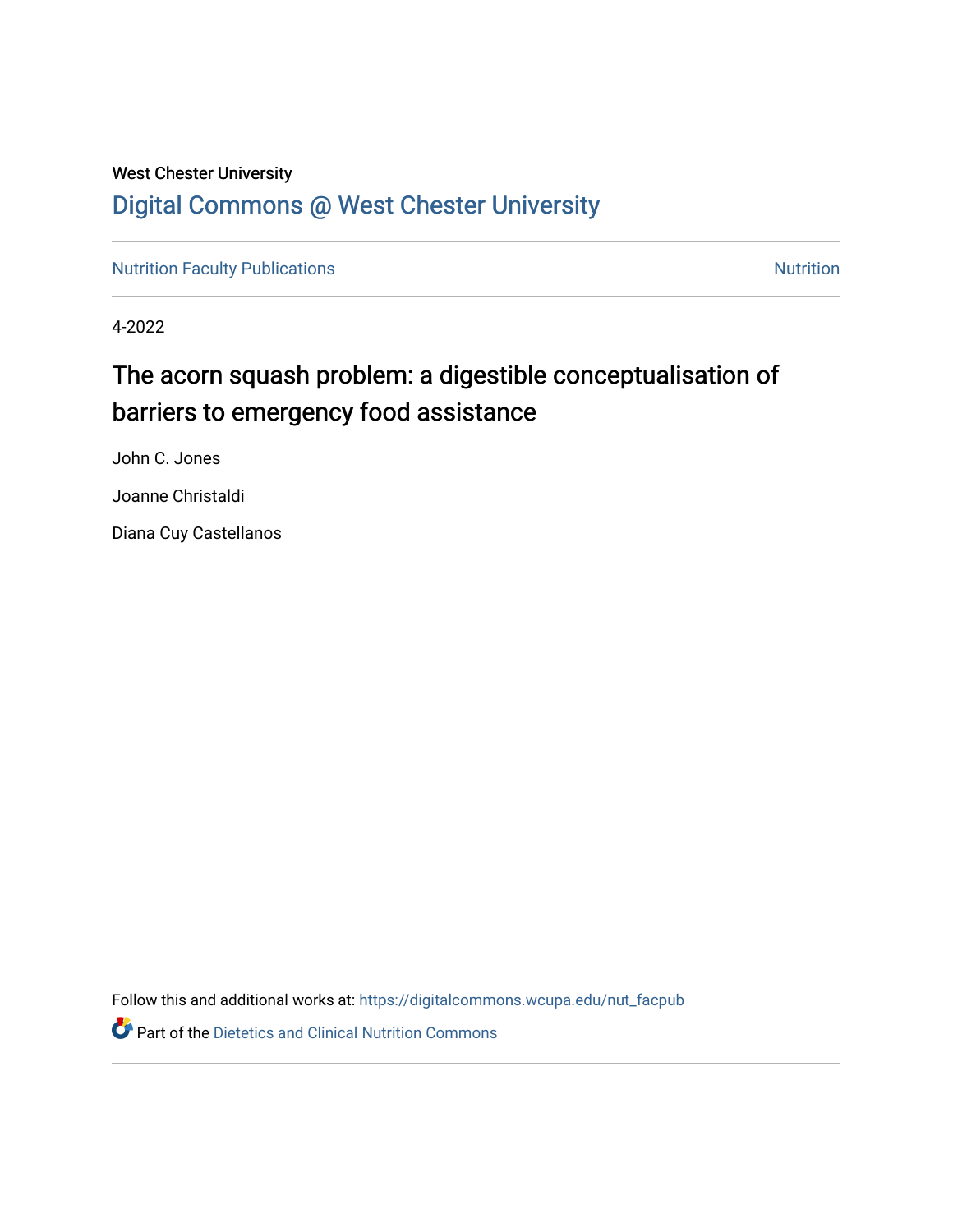Public Health Nutrition

### **Commentary**

## The acorn squash problem: a digestible conceptualisation of barriers to emergency food assistance

#### **Abstract**

Background: In common narratives of emergency food assistance, donors likely believe their efforts directly manifest as people consuming their donated food. For example, a person donating canned lima beans during a canned food drive may visualise someone eventually eating those lima beans. However, cultural and socio-economic barriers often exist that prevent people from accessing and consuming the donated food. These barriers are often complex and otherwise wellintentioned donors, volunteers and organisations may not initially consider them. Method: This commentary article, which draws from existing US emergency food systems literature, uses the imagery of an acorn squash one might find at a US food pantry to conceptualise these barriers in a straightforward way.

Results: Examining emergency food assistance through the lens of the acorn squash problem can help donors, volunteers and organisations better connect with foodinsecure people. The lens of the acorn squash problem also allows for deeper critiques of some practices of emergency food systems.

Keywords Emergency food systems Emergency food assistance Food pantry Food bank

At first glance, emergency food assistance appears as a simple concept. People, suffering from some form of food insecurity, receive food assistance from charitable organisations. This assistance generally takes the form of prepared meals or fresh or packaged foods, intended for consumption at home. The terms used to describe these charitable organisations can vary; examples include soup kitchen or food pantry.

The process by which someone determines what is or is not food is a highly nuanced and dynamic process rooted in that person's culture and is informed by a combination of ethnic, historical, socio-economic, agronomic and ecological factors, among others<sup> $(1)$  $(1)$ </sup>. These cultural traditions are likely passed from one generation to the next, most likely from mother to child; scholars and practitioners often refer to the 'cultural appropriateness' of food for an individual person or group of people<sup> $(2)$  $(2)$  $(2)$ </sup>. For example, many people born in the USA and whose parents and grandparents were also born in the USA would likely think that eating roasted insects, which is not an uncommon practice in many culinary traditions from Southeast Asia, among other locations, would be an inappropriate food for themselves $(3)$  $(3)$ .

The simple narrative of people receiving food assistance from charitable organisations and subsequently consuming the given food quickly falls apart when we look a little deeper. What happens when the foods provided by a pantry or kitchen are radically disconnected from that person's cultural food traditions (i.e. not culturally appropriate to the individual's needs)? Beyond cultural appropriateness, what happens if the people do not possess the skills or equipment to prepare the food? If the person is balancing several low-wage jobs and potentially child care, do they have the time to prepare this food? $(4)$  $(4)$ 

An important structural barrier underscores this problem; food pantries and soup kitchens in the USA, along with the regional food banks that support them, have a combination of ethical, economic, political and logistical reasons to accept all donated foods. Historically, commodity foods and non-perishable items have been the main form of donations to the US food bank system, many of which are energy-dense and provide little nutritional value (e.g. snack/processed foods and sugar-sweetened bever- $\text{ages}$ <sup>[\(5,6](#page-4-0))</sup>. Agencies may need to balance providing enough food to meet demand, while also seeking to provide both nutritionally dense foods and foods that are desired and culturally appropriate. Some agencies in the USA are beginning to identify ways to increase their fresh food offerings, but this evolution is likely haphazard<sup> $(7-9)$  $(7-9)$  $(7-9)$  $(7-9)$ </sup>.

An effective response is necessary in the continued development of emergency food systems that result in food-insecure people consuming culturally appropriate and nutritionally dense foods both in the short and long term. However, people seeking food assistance may experience barriers, depending on their neighbourhood and individual circumstances, to actually consuming that food; this is especially true for healthier, more nutritionally dense  $food<sup>(10,11)</sup>$  $food<sup>(10,11)</sup>$  $food<sup>(10,11)</sup>$  $food<sup>(10,11)</sup>$  $food<sup>(10,11)</sup>$ . Well-intentioned food donors may not consider all the barriers when they select foods to donate. In this

© The Author(s), 2021. Published by Cambridge University Press on behalf of The Nutrition Society. This is an Open Access article, distributed under the terms of the Creative Commons Attribution licence (<http://creativecommons.org/licenses/by/4.0/>), which permits unrestricted re-use, distribution, and reproduction in any medium, provided the original work is properly cited.

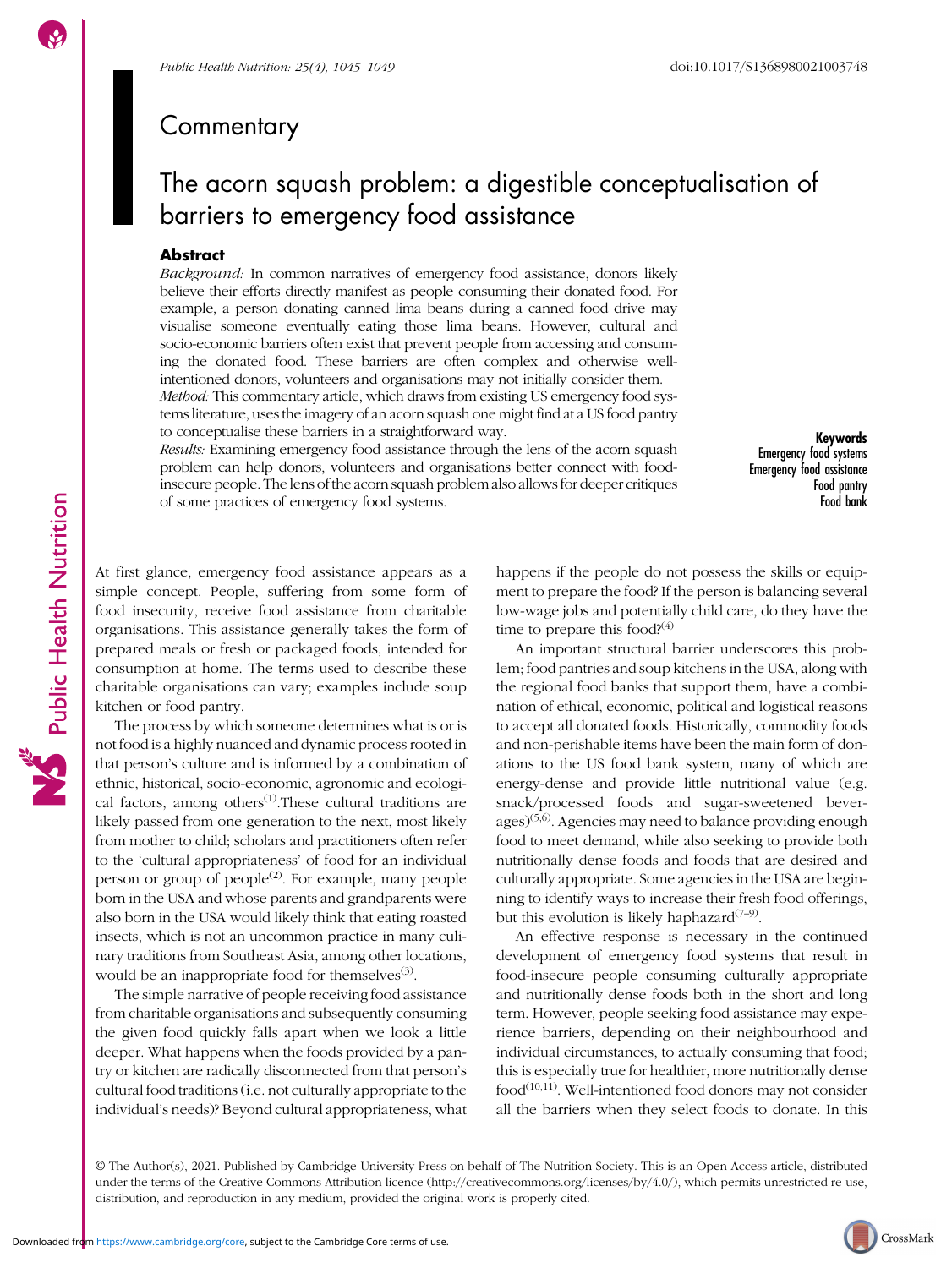commentary, we propose these barriers be conceptualised as the, 'acorn squash problem' as a way to simplify these barriers for donors, volunteers and emergency food agency staff. This conceptualisation is rooted in our scholarly and practitioner work in the emergency food system in the USA, as well as a literature search focused on the USA and Canadian food systems and the dietetics discipline. The initial inspiration for this commentary came from a lecture by the lead author on the challenges present in the US emergency food system, follow-up conversations of the idea with other scholars in the area and limited research in the area. We caution that this conceptualisation may be transferable outside of the USA but could become problematic in communities and situations where the nature of emergency food systems is dramatically different from the USA (e.g. conflict zones, refugee settlements, communities with different social welfare policies).

#### The imagery of the acorn squash problem

Without a developed understanding of these complex and interrelated barriers, many otherwise well-intentioned people and organisations working in emergency food systems may not be working effectively to serve vulnerable populations or at worst may engage in a form of cultural imperialism. Enter acorn squash as a vehicle to explain these cultural and economic barriers in emergency food assistance in an accessible manner. Acorn squash, Cucurbita pepo var. turbinata, is a nutritionally dense vegetable that is easily grown across most of North and Central America, and it is a common feature in most grocery stores in the USA. It has a long shelf life and its per unit retail cost is commonly quite low; the authors have often seen it priced about \$1·00 per unit.

Although it is a common vegetable, acorn squash requires more preparation than familiar staples like broccoli, which can be eaten raw. Common cooking techniques for acorn squash require cutting it into pieces and then roasting, generally for more than 1 h. Undercooked squash can be quite fibrous and tough to chew, making it difficult to eat. Even after cooking, only the pulp is edible and generally requires spices or sugars to make it more palatable. Once prepared, however, acorn squash is a cost-effective, nutrient-dense food that is high in dietary fibre and potassium.

These culinary challenges likely lead to stacks of acorn squash on both grocery store and food pantry shelves alike. When viewed through the lens of the challenges listed above, the idea of the 'acorn squash problem' comes into focus and a hypothetical example emerges. A well-intentioned farmer delivers a crate full of acorn squash to a local food pantry, but most pantry goers pass over the squash in favour of other foods. The pantry operator may pack some squash in pre-packaged emergency food kits, but eventually much of the acorn squash may end up in the trash.

The use of the acorn squash to describe this problem, as opposed to another type of food, is likely, at least a partial reflection of the White, largely middle-class American culinary background of the authors. Each of us has seen acorn squash at grocery stores and farmers' markets all of our lives, but it is not something we actively think of when we plan meals. Someone from other culinary traditions may find it useful to substitute another more appropriate food for their 'problem'. What follows is a summary of the cultural and socio-economic barriers conceptualised within the acorn squash problem.

### Cultural and socio-economic barriers to emergency food assistance

Based on an analysis of existing US emergency food systems literature, we propose the following eight barriers that confront individuals seeking emergency food assistance during the food selection process at a food pantry, or when they unpack a food aid box at home. The first three barriers are cultural in nature, while the remaining five are rooted in socio-economic challenges often faced by people with limited financial resources.

1. This is food?

Consumers utilising a food pantry must recognise an item on display as food. The recognition is deeply embedded in a person's culinary heritage; and any otherwise edible foods outside of a person's culinary heritage are likely to be rejected<sup>[\(12](#page-4-0)–[14\)](#page-4-0)</sup>. Similarly, strong negative association to one type of food, such as a view that insects are vectors for disease, may lead a person to reject that object as food $^{(13)}$  $^{(13)}$  $^{(13)}$ . Within the context of acorn squash, some Americans may view it solely as a decorative item used during the fall season, and not as food.

2. Is this a food I want to eat?

Everyone has food preferences and some have dietary restrictions for health, religion or other reasons. Many people are selecting foods on behalf of family members and therefore prioritise foods they know everyone in the household will eat. These preferences and priorities can lead people to select desirable foods and reject undesirable foods in pantry settings, and trashing or giving away undesirable foods from aid boxes<sup> $(15,16)$  $(15,16)$  $(15,16)$  $(15,16)$ </sup>. For example, acorn squash may be seen as a starchy vegetable that is uncommon or an individual may question whether their children would be apt to consuming it and in turn pass it by or discard it.

### 3. How do I prepare this into food?

Someone provided with only raw or uncooked foods (e.g. fruits, vegetables, shelf stable carbohydrates) may lack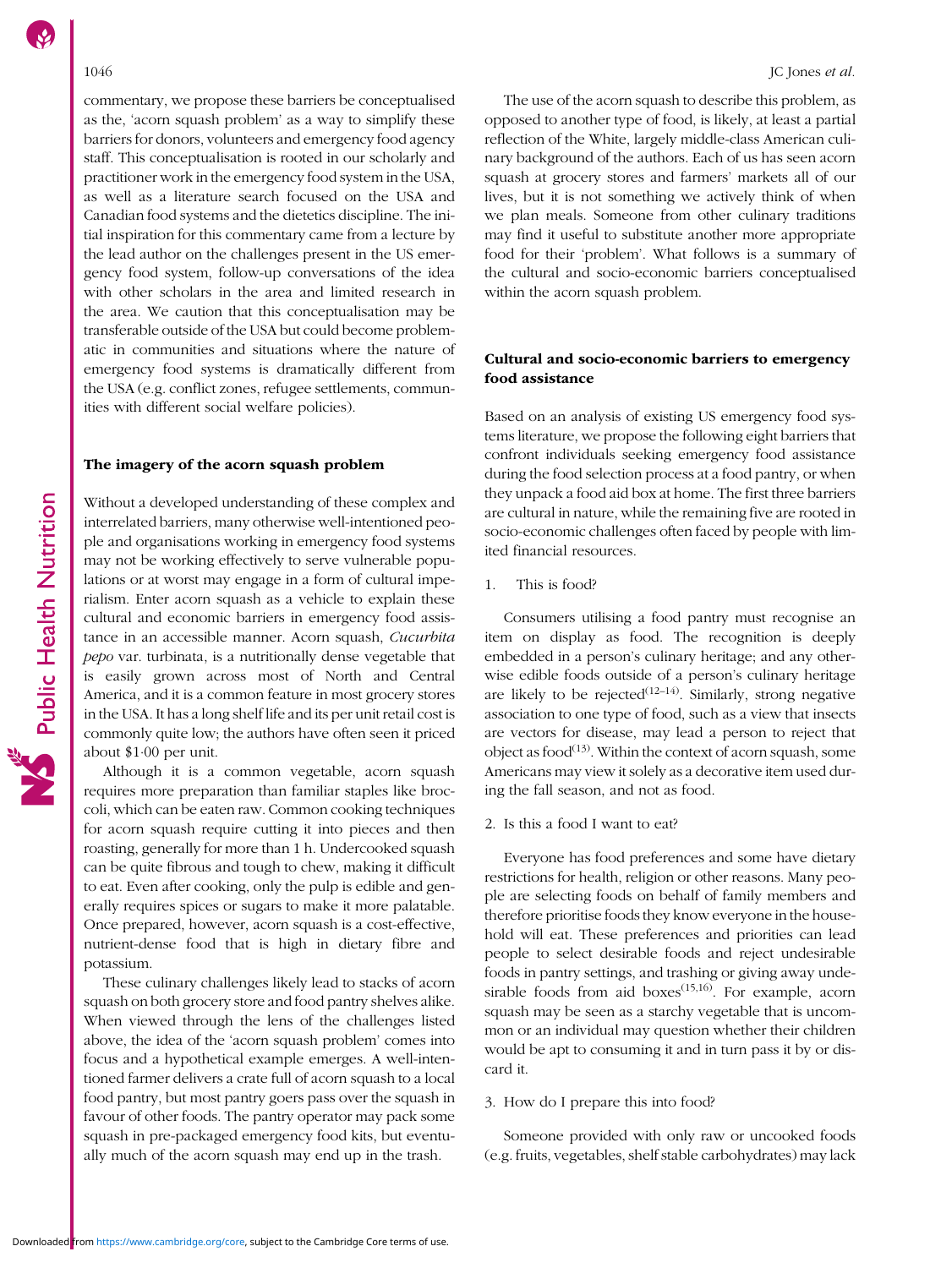#### The acorn squash problem 1047

the culinary skills to those raw components into food. This is especially true when the raw foods are not edible in their raw forms, such as with the acorn squash. This lack of culinary skills may lead pantry goers to not select foods they may otherwise want to eat<sup> $(17)$ </sup>.

#### 4. Do I have the tools to prepare this into food?

Food preparation requires a variety of tools, and often more complex dishes with more ingredients might require a greater number of tools. Common examples include pots and pans, an oven, and a cutting board. More exotic examples might include specialised knives, meat tenderizers and pressure cookers. Affluent people may possess many of these tools, but economically challenged families may lack such items[\(18\)](#page-4-0). Not possessing the necessary tools could make preparing an acorn squash challenging and undesirable.

#### 5. Can I store this safely until I want to prepare or eat it?

The ability to safely store both raw produce and prepared foods is common for many US households. Refrigerators are relatively cheap and power outages are rare events for most Americans to the point that their use fades into the background of life. However, safe storage through constant refrigeration can be a significant barrier to low-income families, and the frequency of power outages may be more common outside the  $USA^{(19,20)}$  $USA^{(19,20)}$  $USA^{(19,20)}$  $USA^{(19,20)}$  $USA^{(19,20)}$ .

#### 6. Do I have the time to prepare this into food?

Public Health Nutrition

Time for cooking is often a luxury for the low-income individuals and families. When combined with the time requirements of child care, many food-insecure people have little time in the day to engage in meal preparation, especially those required to prepare healthier dishes<sup>([21](#page-4-0)–[23](#page-4-0))</sup>. This logic also applies during mental meal preparation when people visit pantries or sort through food aid boxes<sup> $(24,25)$  $(24,25)$  $(24,25)$ </sup>. The roasting time for acorn squash is generally 1 h, and undercooking will generate an inedible, but otherwise safe, product.

#### 7. Do I have time to consume this food?

Like the previous barrier, people may need to eat their meals quickly, so they can move to the next task. Easily consumed meals, such as the high-sugar/-fat/-salt meals commonly sold by so-called fast-food restaurants, aligns well with these time challenges. Engaging in lengthy meal preparation and consumption of healthier options may not be feasible<sup> $(21,26)$  $(21,26)$  $(21,26)$  $(21,26)$ </sup>. Fully cooked acorn squash has a consistency similar to mashed potatoes, which generally requires a spoon to consume. This form does not lend itself to quick consumption.

#### 8. Can I transport the food I obtained?

How people transport the food they buy can also be a barrier<sup> $(27)$  $(27)$  $(27)$ </sup>. If a person does not have access to a car, using the bus system, walking or riding a bike can limit the amount and types of food an individual is able to choose. Some might consider an acorn squash heavier and bulkier than other vegetables, which may cause people to overlook it.

#### Implications based on the acorn squash problem

The acorn squash problem suggests at least two disconnections related to people benefiting from emergency food systems. First, the acorn squash problem mitigates the well-intentioned efforts of volunteers, donors and organisation staff to combat food insecurity, especially considering healthier foods. Donated healthier foods may go to waste in favour of more culturally or economically viable options that are higher in some combination of sugar, fat or salt. Both academics and some leading emergency food agencies have called attention to this disconnect through healthy food initiatives that may provide nutrition education and healthy eating opportunities<sup> $(28)$  $(28)$ </sup>. These initiatives offer healthy food options (e.g. fruits, vegetables, wholegrains and lean protein) and change the eating environment through cooking demonstrations, healthy meal kits, produce display areas, etc. However, due to a lack of empirical studies, the effectiveness in curving the issue through the aforementioned interventions cannot be determined.

Secondly, emergency food agencies, in alliance with corporate agriculture and food manufacturers, provide a dual purpose of addressing food surplus and food insecurity. However, those agencies often fall short in addressing the underlying poverty that causes food insecurity<sup>[\(29](#page-5-0))</sup>. Lohnes argues that the current system allows the donor, whether public or private, to rid surplus food for economic benefit through tax incentives and reap a moral benefit by 'helping the poor' but fails to provide a vehicle towards food security, or as stated by the author 'access by all people at all times to enough food for an active, healthy life<sup>'[\(30](#page-5-0)–[33\)](#page-5-0)</sup>. Other critics argue that the opportunity for tax write-offs lead to sustained inequalities and fails to consider the client's autonomy, cultural food preferences and food preparation abilities perpetuating food injustice<sup> $(34,35)$  $(34,35)$ </sup>. When viewed through the lens of the acorn squash problem, these tax-deductible donations may venture away from altruism and towards manipulation of the tax code for private gain.

In conclusion, people face at least eight barriers to actually consuming food, especially healthy food, made available through emergency food organisations like food pantries. Otherwise, well-intentioned volunteers, donors and organisation staff may not consider all of these barriers in their work to mitigate food insecurity. Conceptualising these barriers as the acorn squash problem may be an effective way to highlight structural challenges to emergency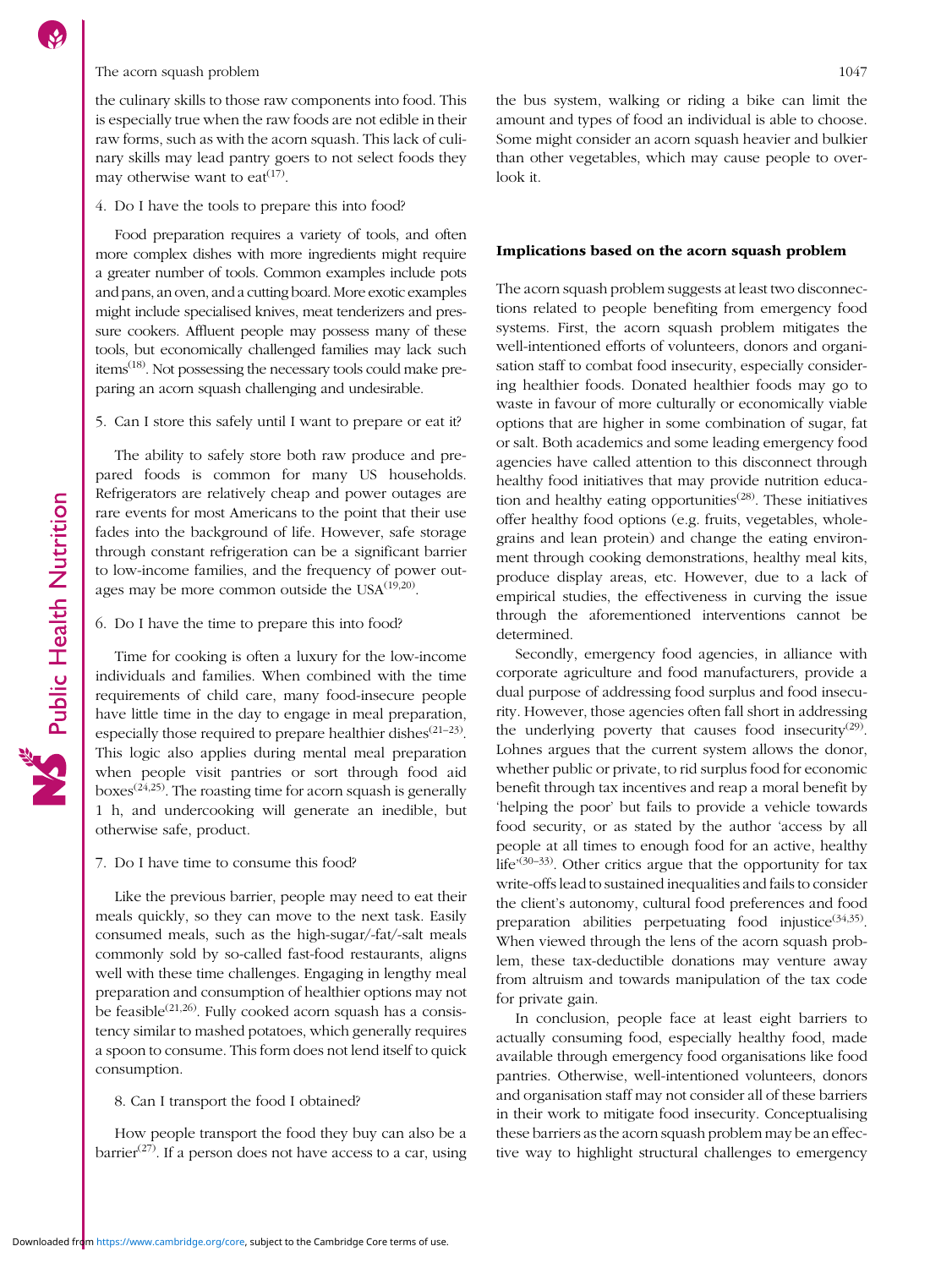<span id="page-4-0"></span>food system efficacy. Further research into the validity of this conceptualisation may further strengthen its value.

#### Acknowledgements

Acknowledgements: The authors would like to thank Rachel Piero for her assistance with preparing the manuscript for submission. Financial support: The Institute for Inclusion, Inquiry and Innovation (iCubed) at Virginia Commonwealth University supports J.C.J. research. Conflict of interest: There are no conflicts of interest. Authorship: J.C.J. had the original idea for the 'acorn squash problem' and drafted the manuscript. J.C. and D.C.C. provided additional conceptualisation of the 'acorn squash problem' and participated in the writing and editing of the manuscript. Ethics of human subject participation: Not applicable.

> John C Jones<sup>1,</sup>\*, Joanne Christaldi<sup>2</sup> and Diana Cuy Castellanos<sup>3</sup>

1 Center for Environmental Studies, Institute for Inclusion, Inquiry, and Innovation (iCubed), Virginia Commonwealth University,

1000 West Cary Street, Richmond, VA 232841, USA

<sup>2</sup>Department of Nutrition, West Chester University, West Chester, PA, USA

<sup>3</sup>Department of Health and Sport Science, University of Dayton, Dayton, OH, USA

\*Corresponding author: Email [jonesj39@vcu.edu](mailto:jonesj39@vcu.edu)

#### References

- 1. Allen P (2004) Together at the Table: Sustainability and Sustenance in the American Agrifood System. University Park: Penn State University Press; available at [https://doi.](https://doi.org/10.5325/j.ctv14gp3mm) [org/10.5325/j.ctv14gp3mm](https://doi.org/10.5325/j.ctv14gp3mm) (accessed August 2021).
- 2. Sampson D & Wills C (2013) Culturally Appropriate Food: Researching Cultural Aspects of Food Sovereignty. Food sovereignty: a critical dialogue, international conference Yale University, paper (vol. 20). [https://www.tni.org/files/](https://www.tni.org/files/download/20_sampsonwills_2013.pdf) [download/20\\_sampsonwills\\_2013.pdf](https://www.tni.org/files/download/20_sampsonwills_2013.pdf) (accessed August 2021).
- 3. Raheem D, Carrascosa C, Oluwole OB et al. (2019) Traditional consumption of and rearing edible insects in Africa, Asia and Europe. Crit Rev Food Sci Nutr 59, 2169– 2188.
- 4. Mills S, White M, Brown H et al. (2017) Health and social determinants and outcomes of home cooking: a systematic review of observational studies. Appetite 111, 116–134.
- 5. Feldman M & Schwartz MB (2018) A Tipping Point Leveraging Opportunities to Improve the Nutritional Quality of Food Bank Inventory. Los Angeles, CA, USA: MAZON.
- 6. Ross M, Campbell EC & Webb KL (2013) Recent trends in the nutritional quality of food banks' food and beverage inventory: case studies of six California food banks. J Hunger Environ Nutr 8, 294–309.
- 7. Vitiello D, Grisso JA, Whiteside KL et al. (2015) From commodity surplus to food justice: food banks and local agriculture in the United States. Agric Hum Values 32, 419-430.
- 8. Chapnick M, Barnidge E, Sawicki M et al. (2019) Healthy options in food pantries – a qualitative analysis of factors affecting the provision of healthy food items in St. Louis, Missouri. J Hunger Environ Nutr 14, 262–280.
- Hudak KM, Friedman E, Johnson J et al. (2020) Food bank donations in the United States: a landscape review of federal policies. Nutrients 12, 37-64.
- 10. Fong K, Wright R & Wimer C (2016) The cost of free assistance: why low-income individuals do not access food pantries. J Sociol Soc Welf 43, 71-93.
- 11. Dave JM, Thompson DI, Svendsen-Sanchez A et al. (2017) Perspectives on barriers to eating healthy among food pantry clients. Health Equity 1, 28–34.
- 12. Aronson RA (2014) Eating in crisis: culturally appropriate food and the local food movement in the lives of domestic violence survivors. Anthropology Honor Thesis, University of Vermont.
- 13. Moffat T, Mohammed C & Newbold KB (2017) Cultural dimensions of food insecurity among immigrants and refugees. Hum Organ 76, 15.
- 14. Tan HSG, Fischer AR, Tinchan P et al. (2015) Insects as food: exploring cultural exposure and individual experience as determinants of acceptance. Food Qual Prefer 42, 78-89.
- 15. Bryan AD, Ginsburg ZA, Rubinstein EB et al. (2019) Foods and drinks available from urban food pantries: nutritional quality by item type, sourcing, and distribution method. J Community Health 44, 339–364.
- 16. Mukoya MN, McKay FH & Dunn M (2017) Can giving clients a choice in food selection help to meet their nutritional needs? Investigating a novel food bank approach for asylum seekers. *J Int Migr Integr* **18**, 981-991.
- 17. Clarke P & Evans SH (2016) How do cooks actually cook vegetables? A field experiment with low-income households. Health Promot Pract 17, 80-87.
- 18. Oakley AR, Nikolaus CJ, Ellison B et al. (2019) Food insecurity and food preparation equipment in US households: exploratory results from a cross-sectional questionnaire. J Hum Nutr Diet 32, 143–151.
- 19. Selepe BM, Mtyingizane SS & Masuku MM (2015) Factors contributing to household food insecurity in Mhlontlo area, Eastern Cape, South Africa. *J Hosp Manag Tour* 4, 2223-814X.
- 20. US Energy Information Administration (2001) The Effect of Income on Appliances in U.S. Households. [https://www.](https://www.eia.gov/consumption/residential/data/2001/appliances/appliances.php) [eia.gov/consumption/residential/data/2001/appliances/](https://www.eia.gov/consumption/residential/data/2001/appliances/appliances.php) [appliances.php](https://www.eia.gov/consumption/residential/data/2001/appliances/appliances.php) (accessed March 2021).
- 21. Beatty TK, Nanney MS & Tuttle C (2014) Time to eat? The relationship between food security and food-related time use. Public Health Nutr 17, 66-72.
- 22. Mclaughlin C, Tarasuk V & Kreiger N (2003) An examination of at-home food preparation activity among low-income, food-insecure women. J Am Diet Assoc 103, 1506-1512.
- 23. Engler-Stringer R, Stringer B & Haines T (2011) Complexity of food preparation and food security status: in low-income young women. Can J Diet Pract Res 72, 133–136.
- 24. Mancino L & Newman C (2007) Who Has Time to Cook? How Family Resources Influence Food Preparation. [https://www.](https://www.ers.usda.gov/webdocs/publications/45797/11722_err40_1_.pdf?v=0) [ers.usda.gov/webdocs/publications/45797/11722\\_err40\\_](https://www.ers.usda.gov/webdocs/publications/45797/11722_err40_1_.pdf?v=0) [1\\_.pdf?v](https://www.ers.usda.gov/webdocs/publications/45797/11722_err40_1_.pdf?v=0)=[0](https://www.ers.usda.gov/webdocs/publications/45797/11722_err40_1_.pdf?v=0) (accessed August 2021).